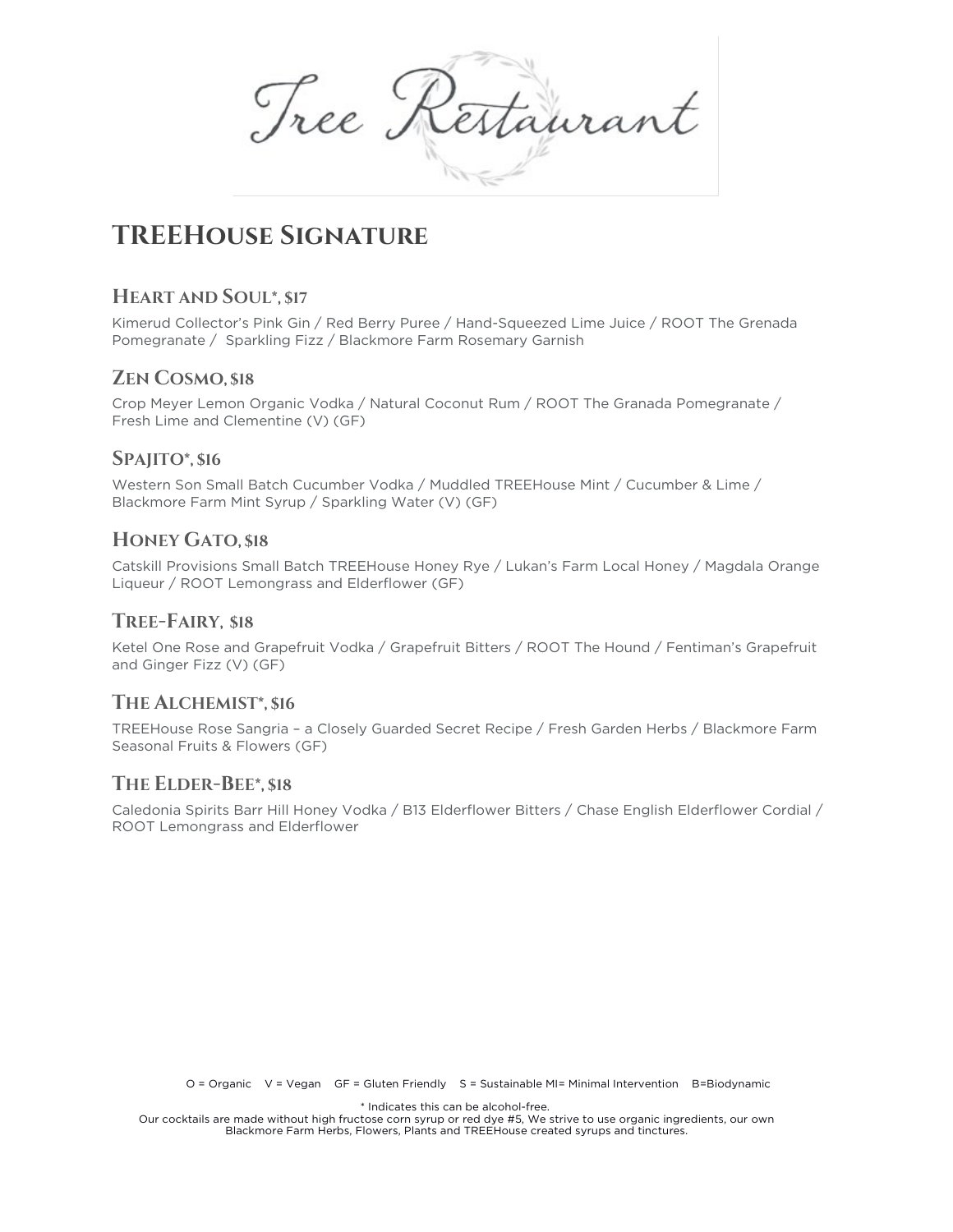Estaurant Tree.

## **Summer Martinis, \$18**

#### **GETTIN FIGGY WITH IT**

Figenza Med Fig Vodka / Rothman & Winter Apricot Cordial / Apricot Puree

#### **SEA SMOKE CITRUS SERENADE AKA THE SMOKED ORANGE MARGARITA**

Thatcher's Blood Orange Organic Artesian Spirit / Gracias a Dios Agave Botanical Gin / ROOT Lemongrass and Elderflower / Muddled Clementine, Lime, & Lemon / Sea Salted Rim

#### **POOR CLARE'S SPECIAL TIPPLE**

Drumshanbo Small Batch / Pot Stilled Irish Whiskey / TREEHouse Lychee Juice / ROOT Lemongrass and Elderflower / Fresh Lemon Twist

#### **EVERGREEN FOG**

Kimerud Small Batch Botanik Norwegian Gin / Chase English Elderflower Cordial / Thatcher's Lime & Cucumber / Blackmore Farm Mint Garnish

## **Summer Cocktails, \$16**

#### **IF YOU LIKE PISCO COLADAS....\***

Machu Picchu Small Batch Pisco / Natural Coconut Rum / TREEHouse Pineapple Juice / Prosecco Topper / Fresh Pineapple Garnish / Shannon's Toasted Coconut Rim

#### **THE MELODY OF A RAIN STORM TIN ROOF SYMPHONY\***

Azul Silver Tequila / Crop Lemon Vodka / Sipsmith Lemon Drizzle Gin / Fever Tree Mexican Lime & Japanese Yuzu Fizz / ROOT Lemongrass & Elderflower / Fresh Squeezed Lemon and Lime (GF)

#### **THIRD QUARTER**

TREEHouse Catskill Provisions Small Batch Honey Rye / Muddled Blackberries and Clementine / St. George Raspberry Cordial / Amaretto / Fresh Blackmore Farm Rosemary and Blackberry Garnish (GF)

#### **STRAY DOGMA\***

Stray Dog Hand-Foraged Wild Greek Gin / TREEHouse Watermelon Puree / Muddled Cucumber, Lime, and Blackmore Farm Mint / Pinch of Sea Salt / Belvoir Elderflower Presse / Blackmore Farm Mint Garnish and Feta-Stuffed Olives (GF)

O = Organic V = Vegan GF = Gluten Friendly S = Sustainable MI= Minimal Intervention B=Biodynamic

\* Indicates this can be alcohol-free.

Our cocktails are made without high fructose corn syrup or red dye #5, We strive to use organic ingredients, our own Blackmore Farm Herbs, Flowers, Plants and TREEHouse created syrups and tinctures.